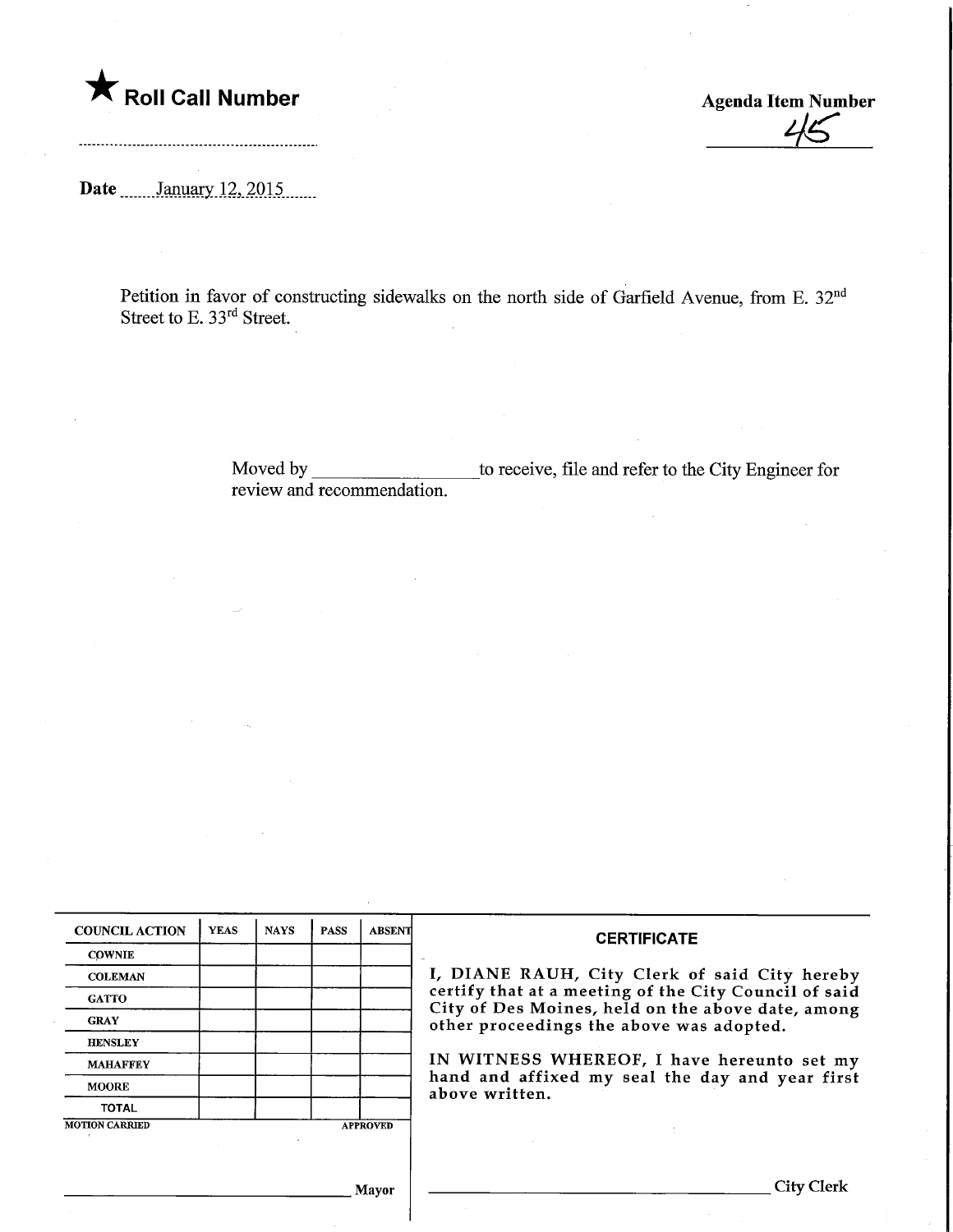## SIDEWALK PETITION FORM

đ

THE HONORABLE MAYOR DATE:  $2 - 7 - 2014$ 

 $45$ 

## MEMBERS OF THE CITY COUNCIL

We, the undersigned, do hereby state that we are requesting construction of sidewalks on the north side of Garfield Avenue from  $E. 32<sup>nd</sup> Street$  to  $E. 33<sup>rd</sup> Street$  and own property which would be affected by special assessments as a result of the proposed improvement.

| <b>NAME</b>                  | <b>ASSESSED PROPERTY</b><br><b>ADDRESS</b> |                   |
|------------------------------|--------------------------------------------|-------------------|
| <b>SIGNATURE</b>             | <b>PRINTED NAME</b>                        |                   |
| yher                         | 3251127                                    | 3260 Gartleff Ave |
|                              | $\n  k$<br>$k_1 k_2$ and $c'$ ck           | $3255$ Garcicle   |
|                              | onry Wiver,<br>Ą                           | 2240 GARFIRO      |
|                              | $VM$ $\alpha$ $x$ $\vee$ $n$ $\alpha$      | 3236 Gartield     |
|                              | pur                                        | 3220 Grated       |
|                              | Merri<br>'o'n                              | $3228$ Garrield   |
|                              |                                            | 3203 Garfiel      |
|                              |                                            | 3207 Gar          |
|                              |                                            |                   |
|                              | Plocher<br>$5$ ret                         | $3255$ Garfield   |
|                              | $t$ ary                                    | 3270 Garfield     |
|                              |                                            |                   |
| o                            |                                            |                   |
| 工                            |                                            |                   |
| ∞                            |                                            |                   |
| ဥ္                           |                                            |                   |
| $\overline{\mathbb{C}}$<br>言 |                                            | CITY OF DECAMPAGE |
|                              |                                            |                   |
|                              | $\gamma$<br>$\sim$ $\sim$                  |                   |
|                              |                                            |                   |